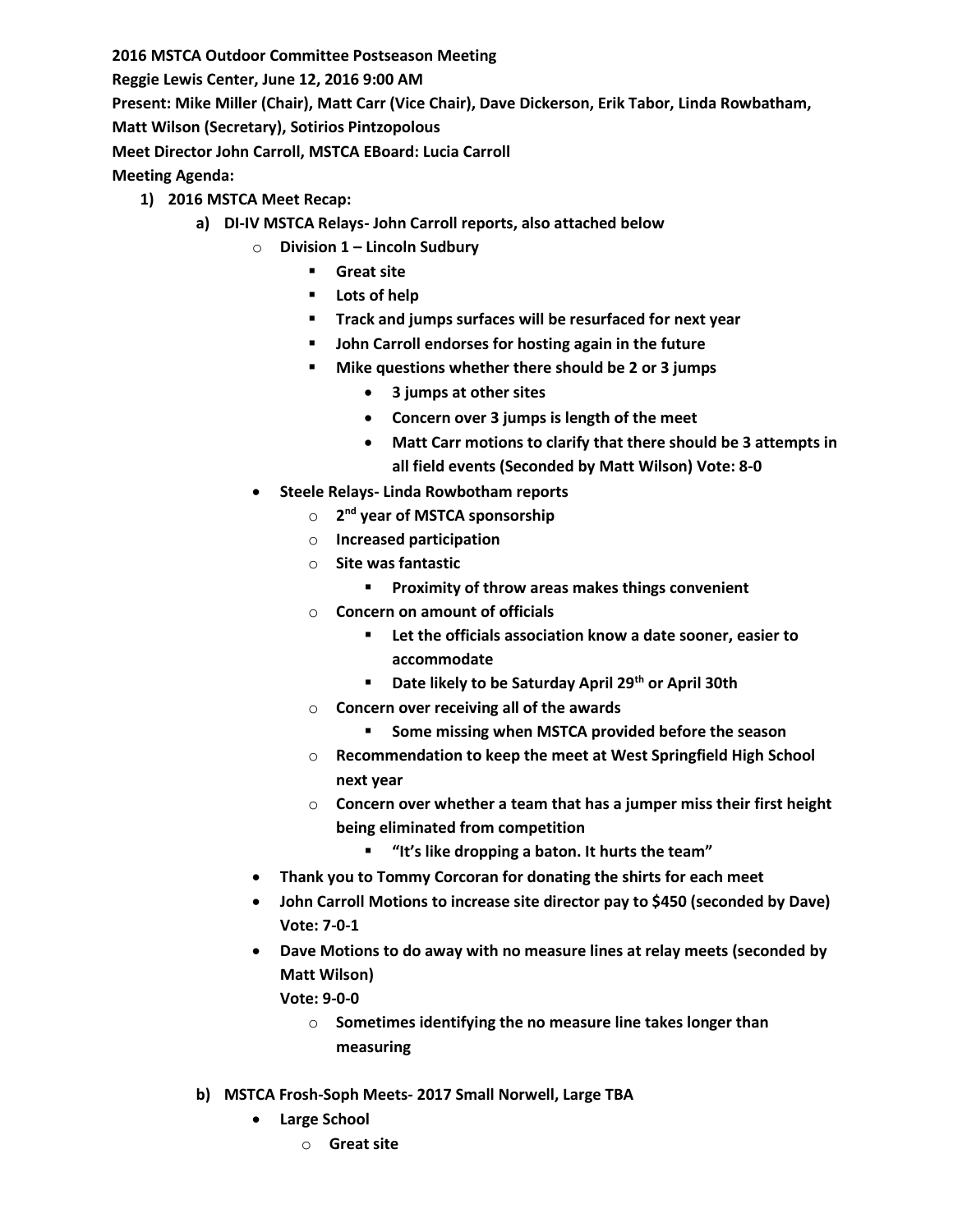- o **Recommendation to have someone "man the MSTCA Twitter account" to post pictures of the results online instead of using Live Results if it makes heats run more efficiently**
- o **Dave motions to remove no measure line at Freshman/Sophomore meets (seconded by Matt W) Vote: 9-0-0**
- **c) MSTCA Girls Invitational- attached report from Charlie O'Rourke below**
	- **Charlie reports reduction in athletes**
		- o **John notes conflicts with league meets**
		- o **Matt W notes weather made for a congested schedule, Central Mass had District E meet**
		- o **Generally agreed that this is an anomaly**
	- **Dave Motion to remove no measure line at Coaches Invite (seconded by Matt W) Vote: 9-0-0**
	- **There was a temporary toe board and surface for shot put**
		- o **If this is going to happen, there should be notification in the format**
- **d) MSTCA Boys Invitational- 2017 site BC High**
	- **Nice site**
	- **Weather was good, but potential for windy conditions though**
	- **Porto-pottys get positive review**
		- o **Prompts discussion to make sure that usage of portopottys on site is moderated**
		- o **Potentially order more for some of these sites**
	- **Dave produces data from last 3 years showing that the current standards are making the fields small**
	- **Dave Motion to change the standards to the following (seconded by Mike)**
		- o **100m – 11.6**
		- o **200m – 23.8**
		- o **400m – 54.0**
		- o **110mH – 16.7**
		- o **400h – 63.0**
		- o **Triple Jump – 39'**
		- o **Shot Put – 40'**
		- o **Discus – 110'**
		- o **Javelin – 130'**

**Vote: 9-0-0**

- **e) MSTCA Multi-Meets**
	- **Individual pentathlon-**
	- **Girls South Heptathlon- 2017 site NDA**
	- **Girls North Heptathlon- 2017 site?**
	- **Boys South Decathlon- 2017 site?, add a pole vault option (issue with scoring?)**
	- **Boys North Decathlon- 2017 site?, pole vault option (for National qualifying)**
		- o **Linda asks if the MSTCA would be interested in picking up a western mass Heptathlon/Decathlon**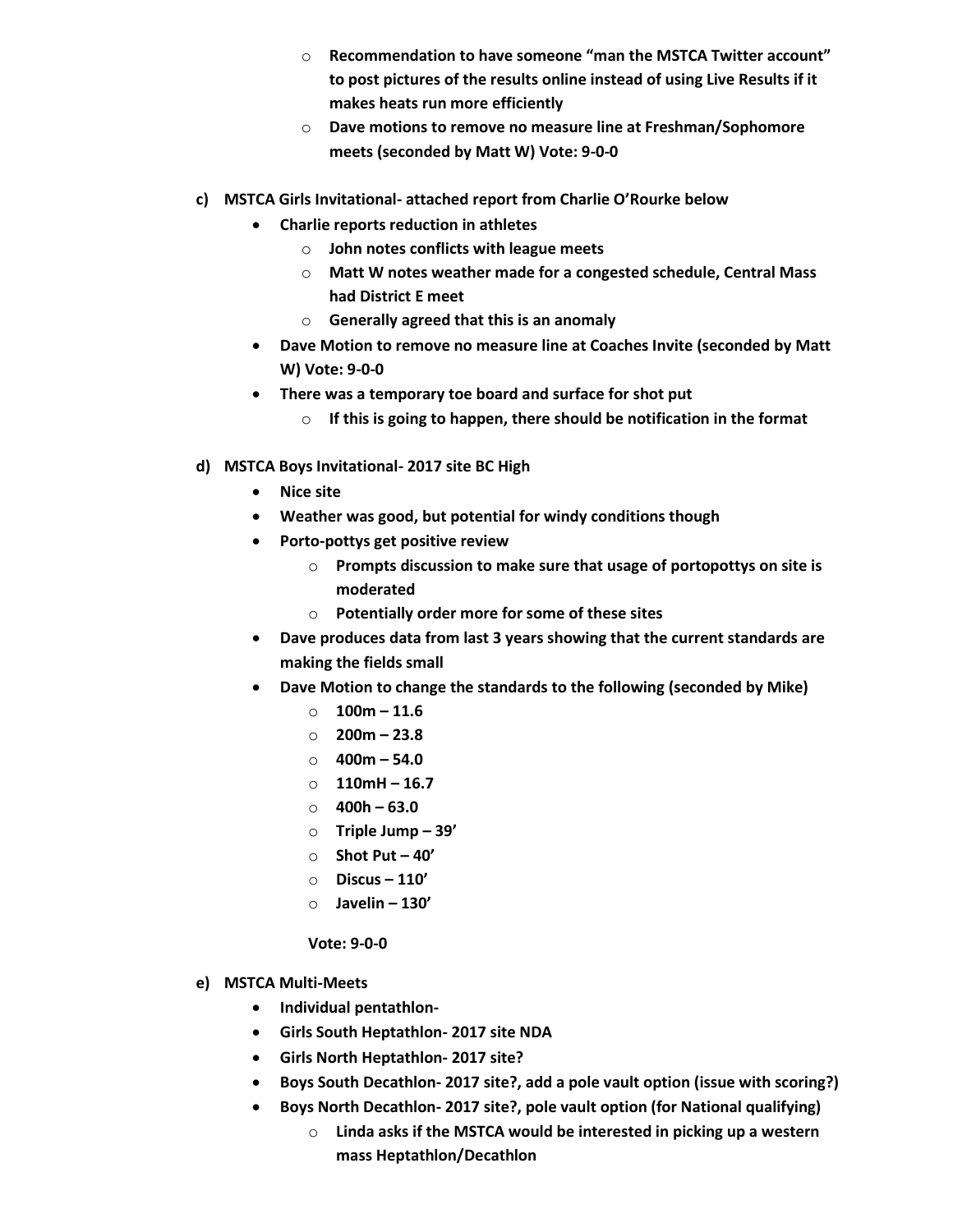- **Put it together in a week this year, hope with MSTCA backing that numbers would increase**
- o **Matt Carr speaks on allowing some decathletes to use pole vault in place of Triple Jump**
	- **E** Separately scored, separately published
	- **Matt Carr Motion to allow some athletes to do pole vault at decathlon as a non-scoring event (seconded by Mike)**
		- **Vote: 9-0-0**
- **2) 2017 MIAA Meet Recommendations:**
	- **It appears that teams are now winning or competing for team titles with 1-2 athletes. Is there interest among meet directors to step back from any 3 events, replacing it with the old 1-1-1 or any 2 events? This might bring the team element back a bit. Many coaches feel the team titles are becoming too individual based.**
		- o **What about adding an SMR and DMR?**
	- **Super Max Standard All-State Meet**
		- o **Create a hard standard that an athlete can hit anywhere in the year to compete at All-States**
		- o **Allows flexibility at Divisional Meets**
		- o **Standard – take top 3 from last 5 years at All-State meet to create that standard**
			- **Would it cause people to sit out divisional meet? Does that matter?**
		- o **Sotirios motions to create Super Max Standard based on the 3rd best performance at the All State meet from the past five years that can be achieved at any time during the year, provided FAT time and more than four schools attended the meet? (Seconded by Matt W)**
			- **Vote: 9-0-0**
	- **Matt W motion to rename and eventually realign MIAA Divisions (seconded by Mike)**
		- o **EMass Division 1 – Division 1**
		- o **Central/West Division 1 – Division 2**
		- o **EMass Division 2 – Division 3**
		- o **EMass Division 3 – Division 4**
		- o **EMass Division 4 – Division 5**
		- o **Central/West Division 2 – Division 6**
			- **At realignment the schools could fall into different divisions so that it is no longer based geographically but based on true school size**
			- **Reduces confusion over what a Divisional title is, all can be referred to as State titles**
			- **Vote: 9-0-0**
	- **Mike Miller motion to add SMR and DMR to Thursday meet (seconded by Linda)**
		- o **Vote : 3-5-2**
	- **Matt Wilson Motion to create a games committee consisting of 6 meet directors, 6 coaches, and 3 MSTCA representatives (seconded Mike Miller)**
		- o **Vote: 9-0-0**
	- **Matt Wilson Motion to recommend that there be a PA announcer at every MIAA meet, this should be consistent at each location (seconded by John Carroll)**
		- o **Vote: 9-0-0**